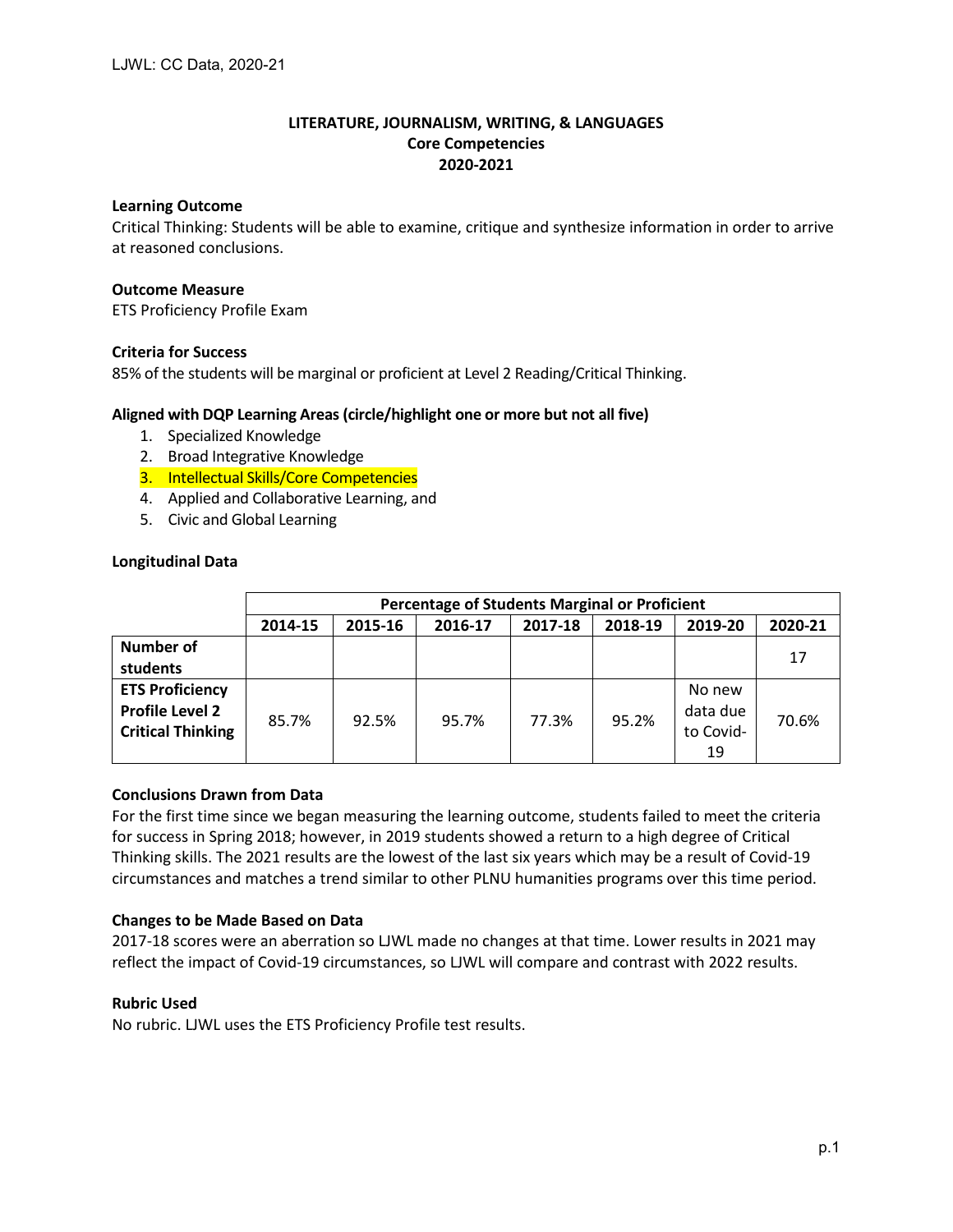## **Learning Outcome**

Written: Students will be able to effectively express ideas and information to others through written communication.

## **Outcome Measure**

ETS Proficiency Profile Exam

## **Criteria for Success**

90% of the students will be marginal or proficient at Level 2 Writing.

## **Aligned with DQP Learning Areas (circle/highlight one or more but not all five)**

- 1. Specialized Knowledge
- 2. Broad Integrative Knowledge
- 3. Intellectual Skills/Core Competencies
- 4. Applied and Collaborative Learning, and
- 5. Civic and Global Learning

## **Longitudinal Data**

|                                                                    | <b>Percentage of Students Marginal or Proficient</b> |         |         |         |         |                                       |         |  |  |
|--------------------------------------------------------------------|------------------------------------------------------|---------|---------|---------|---------|---------------------------------------|---------|--|--|
|                                                                    | 2014-15                                              | 2015-16 | 2016-17 | 2017-18 | 2018-19 | 2019-20                               | 2020-21 |  |  |
| Number of<br>students                                              |                                                      |         |         |         |         |                                       | 17      |  |  |
| <b>ETS Proficiency</b><br><b>Profile Level 2</b><br><b>Writing</b> | 100.0%                                               | 87.5%   | 95.7%   | 90.9%   | 90.5%   | No new<br>data due<br>to Covid-<br>19 | 82.4%   |  |  |

# **Conclusions Drawn from Data:**

From 2017 to 2019, students exceeded the criteria for success. The 2021 results are the lowest of the last six years which may be a result of Covid-19 circumstances and matches a trend similar to other PLNU humanities programs over this time period.

#### **Changes to be Made Based on Data:**

Previously, no changes were made based upon the data. Lower results in 2021 may reflect the impact of Covid-19 circumstances, so LJWL will compare and contrast with 2022 results.

#### **Rubric Used**

No rubric. We use the ETS Proficiency Profile test results.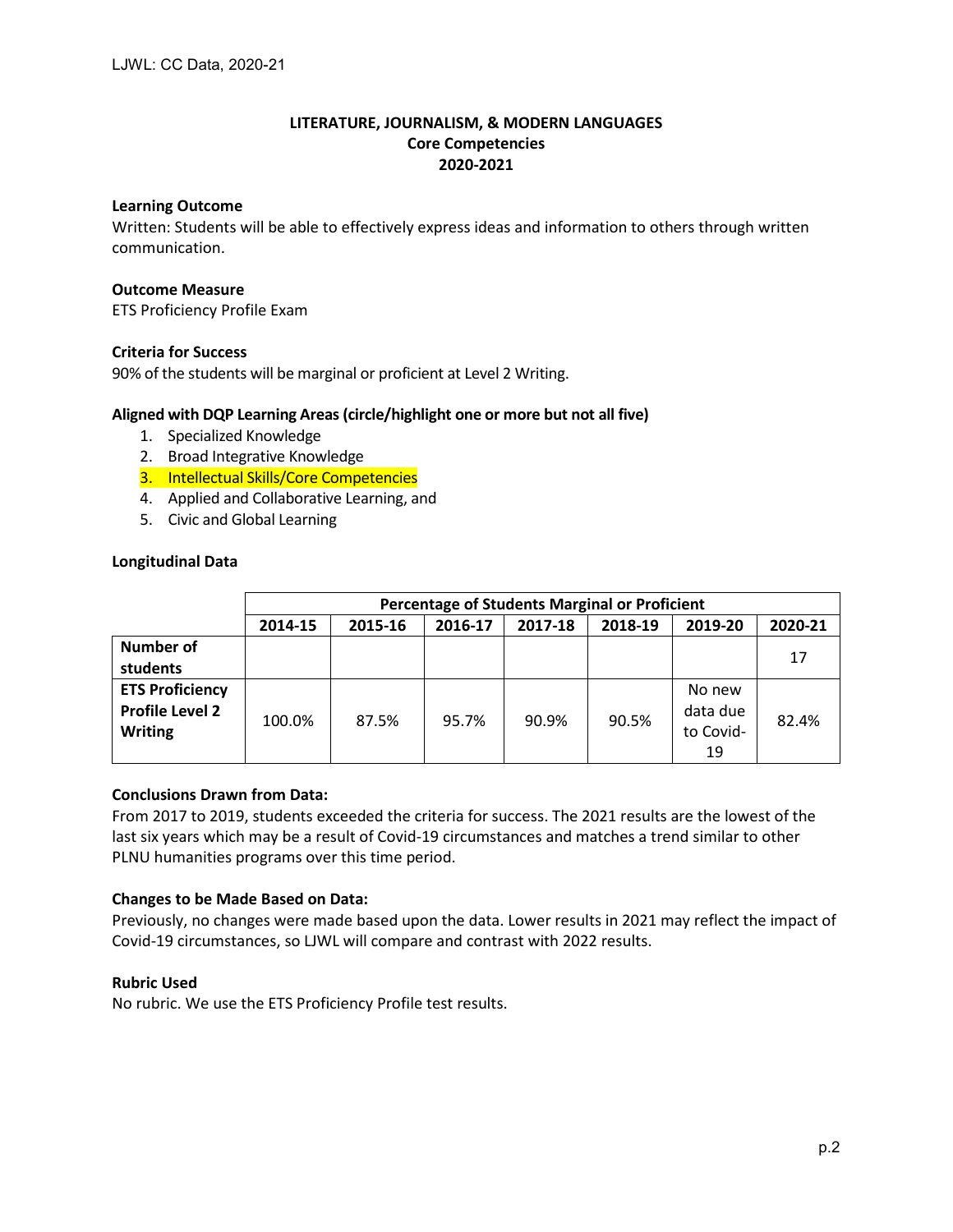## **Learning Outcome**

Quantitative Reasoning: Students will be able to solve problems that are quantitative in nature.

### **Outcome Measure**

ETS Proficiency Profile Exam

## **Criteria for Success**

75% of the students will be marginal or proficient at Level 2 Math.

## **Aligned with DQP Learning Areas (circle/highlight one or more but not all five)**

- 1. Specialized Knowledge
- 2. Broad Integrative Knowledge
- 3. Intellectual Skills/Core Competencies
- 4. Applied and Collaborative Learning, and
- 5. Civic and Global Learning

## **Longitudinal Data**

|                                                          | Percentage of Students Marginal or Proficient |         |         |         |         |                                       |         |  |  |
|----------------------------------------------------------|-----------------------------------------------|---------|---------|---------|---------|---------------------------------------|---------|--|--|
|                                                          | 2014-15                                       | 2015-16 | 2016-17 | 2017-18 | 2018-19 | 2019-20                               | 2021-21 |  |  |
| Number of<br>students                                    |                                               |         |         |         |         |                                       | 17      |  |  |
| <b>ETS Proficiency</b><br><b>Profile Level 2</b><br>Math | 85.7%                                         | 87.5%   | 87.0%   | 68.2%   | 66.7%   | No new<br>data due<br>to Covid-<br>19 | 52.9%   |  |  |

## **Conclusions Drawn from Data:**

For the second time since we began measuring the learning outcome, students failed to meet the criteria for success.

#### **Changes to be Made Based on Data:**

As the downward trend in Math proficiency continues, perhaps the Mathematics program needs to investigate the issue, working with LJWL as appropriate. One possible reason could be the increasing number of transfer students who could have earned their mathematics credits elsewhere.

#### **Rubric Used**

No rubric. We use the ETS Proficiency Profile test results.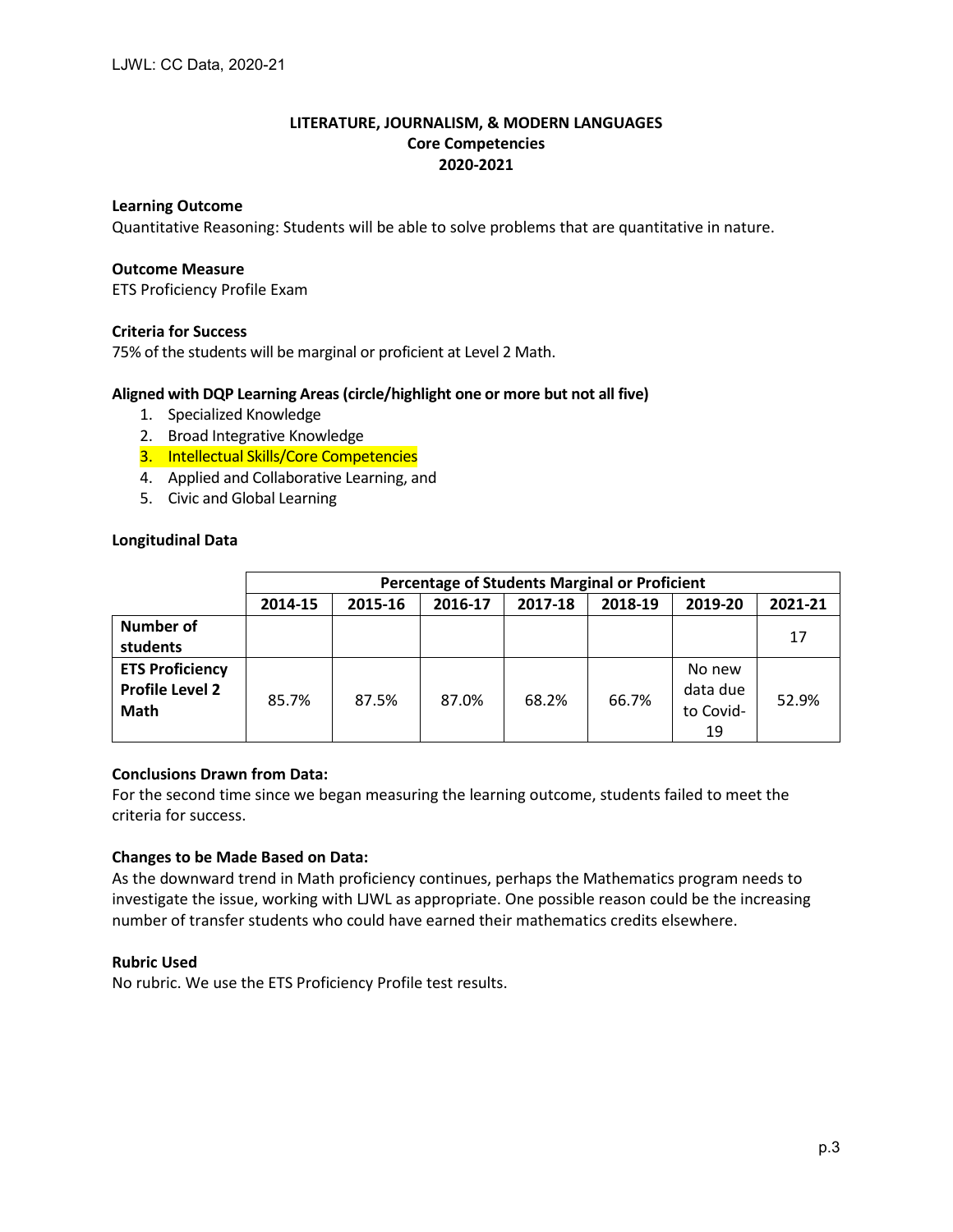## **Learning Outcome**

Information Literacy: Students will be able to access and cite information as well as evaluate the logic, validity, and relevance of information from a variety of sources.

## **Outcome Measure**

The various programs in the department (Writing, Multimedia Journalism, Literature, Spanish, and French) measure the outcome somewhat differently, but all rely on a research project completed in the final semester of work.

## **Criteria for Success**

For the Literature program, an average score of 85% on the AAC&U Information Literacy Value Rubric. For the Writing and Multimedia Journalism programs, a score of at least 15 from the raw data on the Information Literacy Value Rubric. For the Spanish program, a score of at least 85% on the ACTFL Writing Rubric.

## **Aligned with DQP Learning Areas (circle/highlight one or more but not all five)**

- 1. Specialized Knowledge
- 2. Broad Integrative Knowledge
- 3. Intellectual Skills/Core Competencies
- 4. Applied and Collaborative Learning, and
- 5. Civic and Global Learning

### **Longitudinal Data**

|                                             | Percentage that met or exceeded target             |       |      |      |      |      |  |  |  |
|---------------------------------------------|----------------------------------------------------|-------|------|------|------|------|--|--|--|
|                                             | 2020-21<br>2019-20<br>2018<br>2017<br>2016<br>2019 |       |      |      |      |      |  |  |  |
| <b>Number of students</b>                   |                                                    |       |      |      |      |      |  |  |  |
| <b>Information Literacy</b><br><b>Score</b> | N/A                                                | 93.3% | 100% | 100% | 100% | 100% |  |  |  |

#### **Conclusions Drawn from Data**

Students in LJWL met the criteria for success.

#### **Changes to be Made Based on Data**

No programs changes will be made based on the data. The Journalism program began collecting annual data in the spring of 2019.

#### **Rubric Used**

ACTFL Writing Rubric and AAC&U Information Literacy Value Rubric https://www.aacu.org/value/rubrics/information-literacy